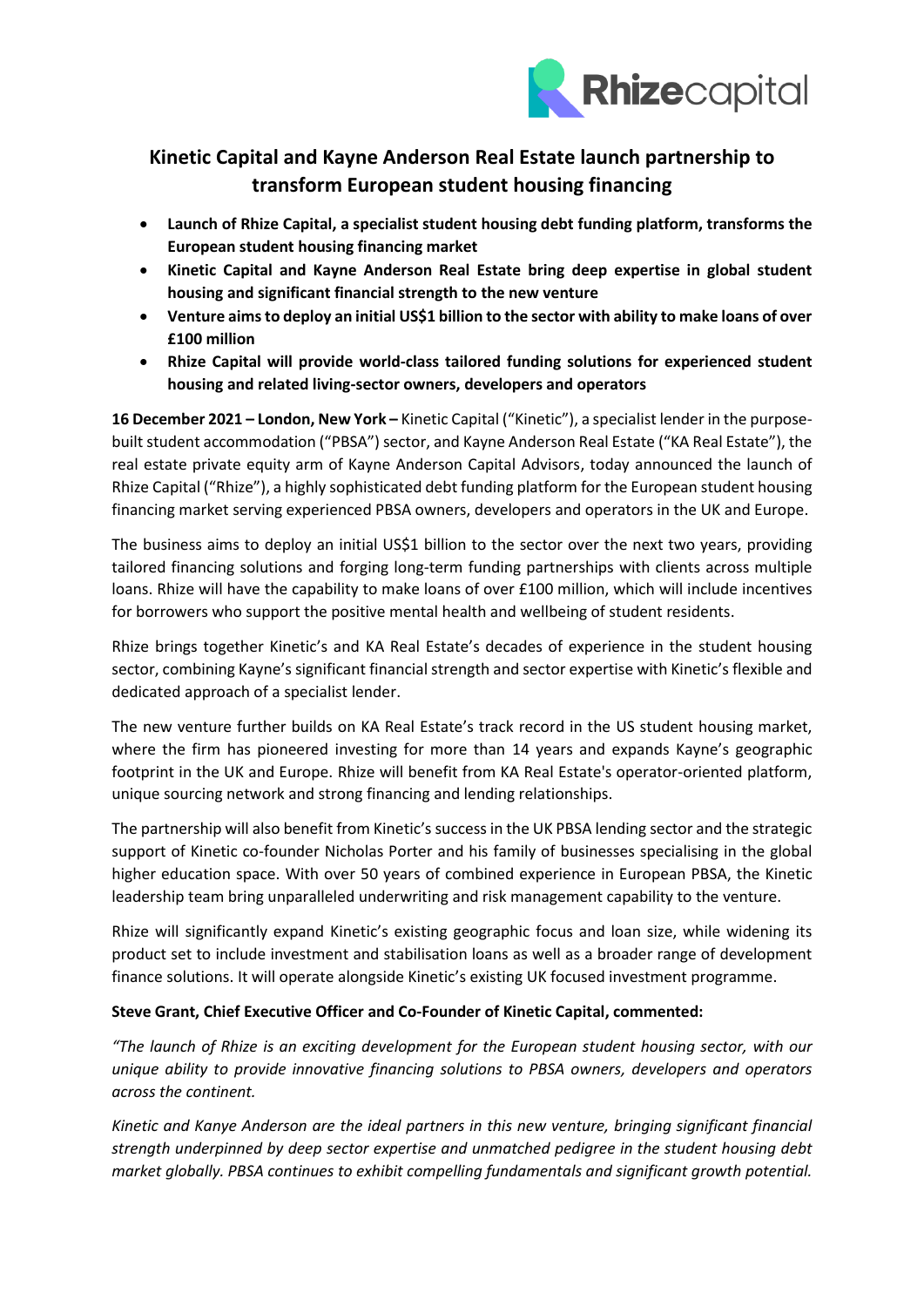

*We look forward to being the funding partner of choice for a wide range of clients in this dynamic and growing sector."*

## **Al Rabil, Chief Executive Officer, Kayne Anderson Capital Advisors and Co-Founder and CEO, Kayne Anderson Real Estate, commented:**

*"We have an unparalleled record of investing in student housing, and the launch of Rhize is a testament to our long-term investment strategy, continued outperformance and commitment to the core alternative sectors where we have outsized knowledge and operational expertise. We are thrilled to expand our global footprint in the UK and Europe, which are key growth marketsin the student housing market."*

### **Nicholas Porter, Co-Founder of Kinetic Capital, commented:**

*"I am very pleased to be partnering with Kayne Anderson on the launch of Rhize Capital. With our culturally aligned market leading teams working closely together, I am confident in our ability to capture this unique strategic growth opportunity across Europe. By combining our in-depth knowledge and exceptional leadership from both sides of the globe we will expand into new markets and deliver compelling returns for investors. This commitment demonstrates the strength of our relationship and our unwavering confidence in the resilience of student housing and the higher education sector."*

## **David Selznick, Chief Investment Officer, Kayne Anderson Real Estate, commented:**

*"We see a significant opportunity to support the growth of student housing in the UK and Europe with a best in class partner that has been investing in the sector for many years. Combined with our deep experience in student housing and building a multibillion dollar debt platform in the US, Rhize will be a differentiated lending platform to provide much needed liquidity to the fragmented debt markets in the UK and Europe."* 

*ENDS*

#### **For further information please contact:**

Richard Crowley Director, Finsbury Glover Hering [richard.crowley@fgh.com](mailto:richard.crowley@fgh.com) +44 7387 257 394

#### **About Rhize Capital**

Rhize Capital ("Rhize") is a leading specialist debt funding platform for the European student housing and related living markets. Launched in December 2021 as a partnership between Kinetic Capital and Kayne Anderson Real Estate, Rhize brings together decades of experience in the global student housing sector, combining significant financial strength and sector expertise, coupled with the flexible and dedicated approach of a specialist lender. The platform provides world-class tailored funding solutions for experienced student housing and build-to-rent owners, developers and operators, and aims to deploy US\$1 billion over the coming years.

For more information, please visit: [www.rhizecapital.com](http://www.rhizecapital.com/)